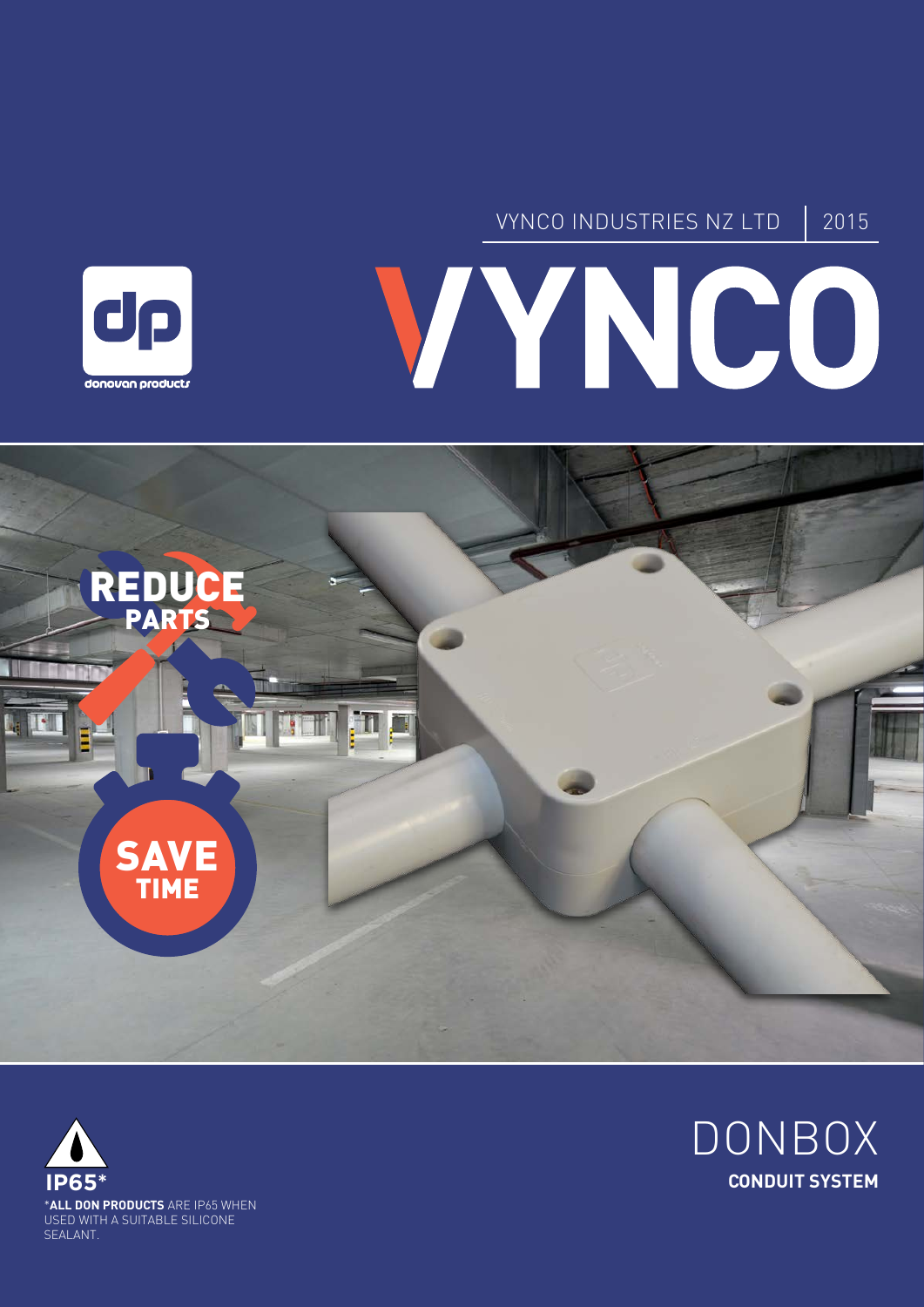# THEDONBOXRANGE



### JUNCTION BOX

### **VYNCO CODE: DBX20, DBX25**

- Available in 20mm or 25mm
- Two completely seperate pieces allows for easy view of wiring inside the box. You only need to apply the lid when the job is complete.
- 4 Captive screws included
- 3 Bungs included





#### **VYNCO CODE: DBD20, DBD25**

- Available in 20mm or 25mm
- Two completely seperate
- 4 Captive screws included

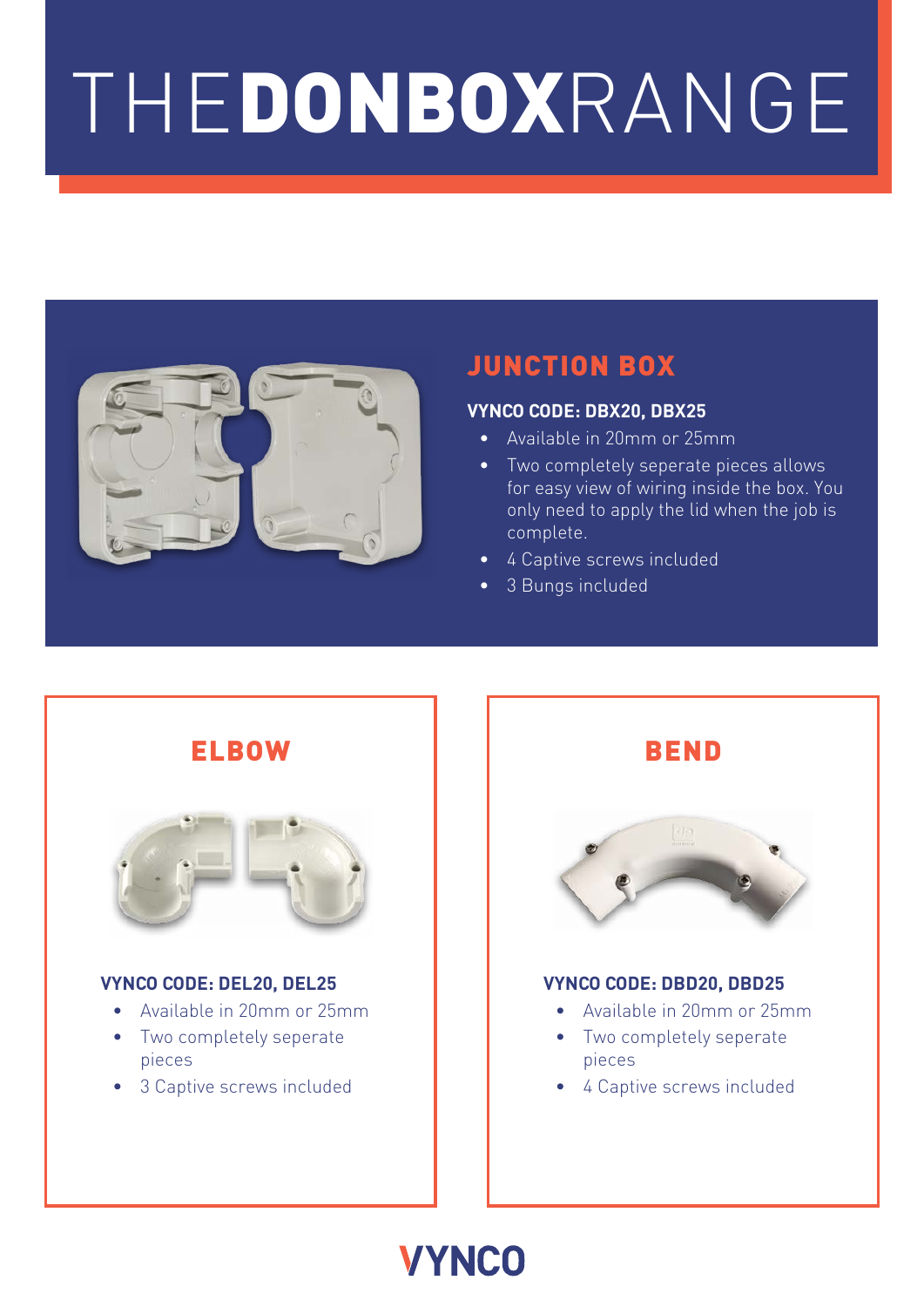

# SAVINGYOUTIME